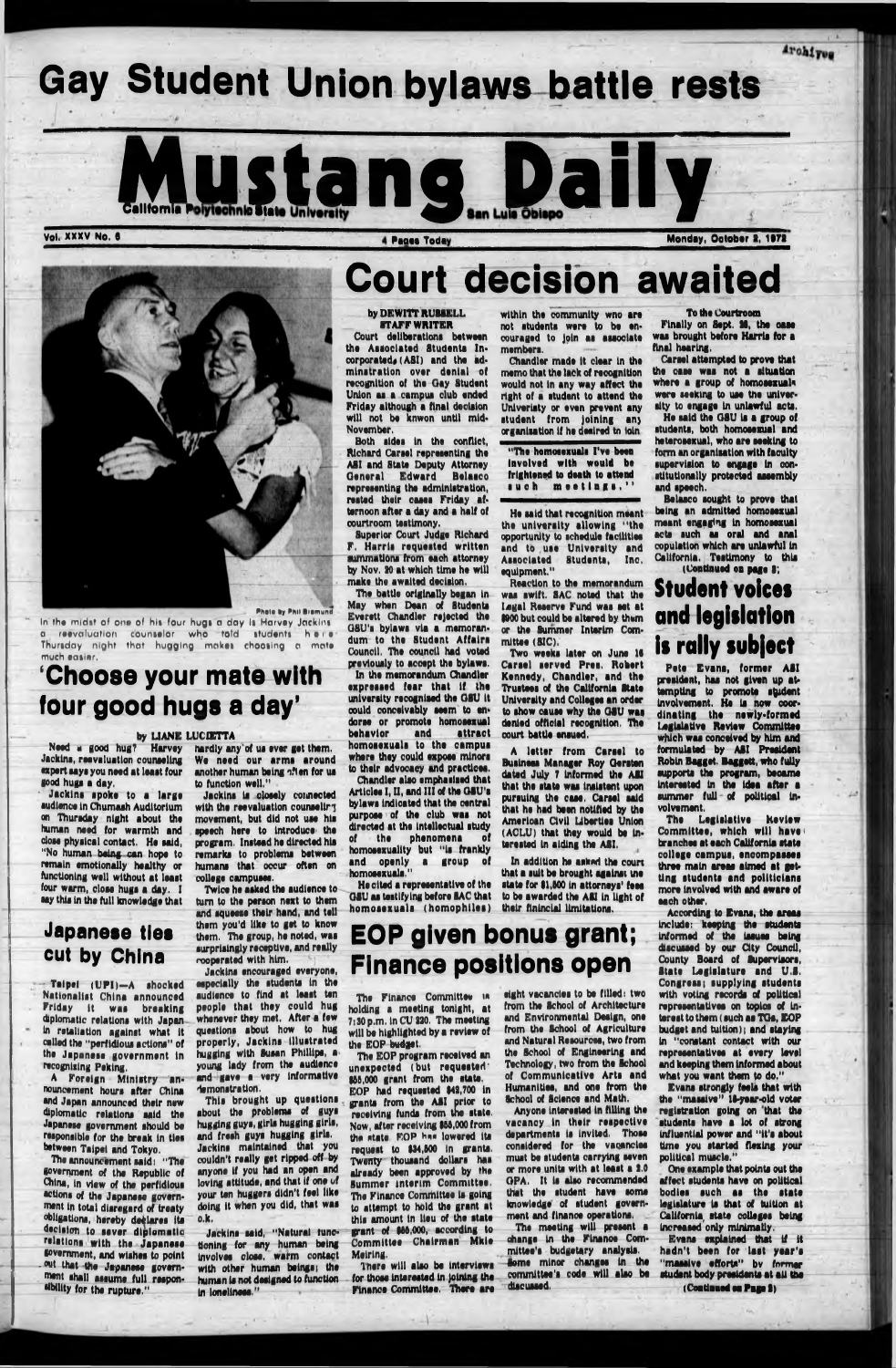# Mandey, Origin I, 1972 Wilderness bill evasive? systemwide regulation

- f

### **Edltori**

This is concerning **Congressman Burt Talcott's** "Lopes Canyon Wilderness" bill **ha Introduoad laat Auguat 1. I** want to make sure nobody was **takan In.**

**On April 7, 1972, Mr. Taloott hold a public haartng at Cuoata Collaga to conaidar managamant propoaala for tha Lopaa Canyon aroa of tha Loa Padraa National Forest, about S mllaa Eaat of Cal Poly. In hia Invitation to appaar at that moating, Talcott atatad that aftar a conaanaua la formed "I Intand to taka tha necessary laalalatlva atapa to carry out tha public'! daalro.**

**At tha public naaring, Talcott htmaalf oatlmatad that ovar 90 par cant of thoaa In attandanco favorad Indualon of Lopai Canyon undar tha 1964 Wildernoaa Act, and oppoaad tha Foraat flervice sponsored "Scenic Area" propoaal,**

**On Auguat 1,1972, Mr. Talcott**

**Introduced a bill Into Congreaa called tha " Lopaa Canyon WUdomaaa" area. By looking at tha title alone, It would appaar that Talcott la keeping hla promlaa to Introduce legislation to "Carry out tha publlo daalra." However, a cloaar look at tha bill Itaelf la warranted.**



**' In tha latter to county roaldonta which accompanied coplaa of hla bill, Talcott refers to "Prompt, definitive action" being nacaaaary to protect Lopaa Canyon. Why la It that tha bill waa Introduced four months altar tha consensus ha wanted was formed? What chance does hla bill have being Introduced so late Into tha legislative session? Ia this bill merely a ploy to ga\* Talcott re-elected?**

'A piece of your heart' needed for hemophiliac

### **Editor t**

**A year has gone by since your Cal Poly family made our son Chris Chrlaman an honorary student and gave him a place of all your hearts whan you had that special blood drawing laat July, Everyone waa asking how many units of blood Chris would use during one year. Wall you gave us 91 credits laat July 1971 and they ware all gone this July 1972. Being a hemophiliac Chris usee an awful lot of Factor 9 which U** replaceable by two-for-one blood **donations. Right now Chris la almost 20 units In arrears and using twa units every two weeks. Please help Chris. He badly needs blood now and as much as possible. The 91 credits**

Mr. Talcott's bill is ac**companied with special exceptions to the Wilderness Act which make It look more like the Scenic Aroa proposal, oppoaad by over 90 per cent of the people at his public hearing, than a** wilderness area. PG&E and **other corporations which own sm all parcels of land In the area are given special privileges In the form of rights to "Reasonable access", access which they might not already have. So, Mr. Talcott's "Wilderness Area" bill not only allows the reconstruction of abandoned roads which have largely reverted back to nature, but even allows new construction within the area.**

**out of the hospital all year. Wo thank you very gratefully for a**

**whole year of security.**

**Please give to Chris Chrlaman at the next blood drawing. Thanks again to. Don Tutko, Pete Evans, and your dear Dr.**

**Mounts.**

**Please help; If you have any**

**questions please call.**

**Mrs. Donald L Chrlaman**

**Just where is Mr. Talcott's " W ilderness A rea "? It Is customary that a map or legal description accom pany a wilderness bill, such as the one which Is with the Cranston U.S. Senate bill. According to the good Congressman, the only map Is "On (lie and open to public Inspection" at the Washington D.C. Forest Service office, as of August 1. Citizen groups have not** been able to locate such a map in **lie Forest Service office, and Forest Service officals have asked the Sierra Club If they** know where such a map is. **don't think that the map as yet exists, but expect Talcott to draw one up soon.**

Cold and old **- Iceland's parliament is me oldest In the world, dating back to 930. Word has It that some of their current prime ministers date**

| <b>Mustang Dally</b>                                                                                                                  |               |                  | 1972<br>AOS'N., INC.                  |
|---------------------------------------------------------------------------------------------------------------------------------------|---------------|------------------|---------------------------------------|
| Mamber, California Imierzallaginta Press Association<br>Alltigred with Booder's Digost Pund<br>and Ban Francisca Espinindr Bonom Pund | <b>Baller</b> | Kathleen Beasley |                                       |
|                                                                                                                                       |               |                  |                                       |
|                                                                                                                                       |               |                  | <b>Teny Banles</b>                    |
| <b>Managing Editor</b><br><b>News Editor</b>                                                                                          |               |                  | Carel Chadwie                         |
|                                                                                                                                       |               |                  | <b>Cennie Garain</b>                  |
| <b>Laveut Editors</b><br>Sports Editor                                                                                                |               |                  | DeWill Russell-<br><b>Rria Natand</b> |

**Houston (UPI) -The Houston Astrodome at 201 feet Is tall enough to contain the Atlantic City Convention Hall and the San Francisco Cow Palaoe with room to spare.**

Three years later, the SAC **proposed minimal criteria for** qualifications for student of**ficers. Those seeking a major office must make "reasonable progress" toward an educational goal. Reasonable progress wss defined In terms of units completed, grade point average, and probation standards.**

**Evans revealed that after speaking with Benator Don Oransky on cooperating with the committee, Oransky offered his** "unlimited assistance" and **"rolled out the red carpet."**

Committee will hold their rally, **featuring Joe Hay, tomorrow at** 11 a.m. in the CU plasa. Ac**cording to Evans, Hay has put forth one of the best student state legislative advocacy efforts In the nation.**

According to Evans, this **program Is one of the most powerful and Influential concepts ever presented to this student body and should be taken advantage of. He stated "ths democratic process depends on s workable Interaction between s politician and his or her constituency. That Is precisely ths Intent of this program."**

"Human Values **Engineering" will be the subject of discussion this quarter In six sections of Humanities 402. Ths purpose of the course is. "to**

**ED-,22** Offers opportunity tor community involvement. Credit offered for tutoring high schools and elementary schools. Interested people contact Christina Camacho.<br>546-2511

Counseling Center

**Now Mr. Talcott has hired a public relations firm to manage tha cam paign against his** Democratic challenger, Mr. **Julian Camacho. This Is the first time he has reverted to tha Madison Ave. approach. What'i tha matter, Burt? Afraid of ttu iasues getting expoeed?**

**Bruce Patrovsk)**

## Room enough

**GERMAN**

**AUTO**

*\*tTTTSSTtTSSTTSTTK777TS7TTSTTTT^ Low Cor Insurance Rates* **For Students**

> **~ ♦ Who have no more than 2 trafic tickets ★W h o have had their California Drivers Licence for 3 years -♦Who have had no accidents**

| PROTECTION<br><b>Business Manager</b>                                                                                                                                                                                                                                                                                                                                                                                                                                                                                                                                                                                                                                                                                                                                                                                                                                                                             | <b>Cathy Phoenix</b>           |                                | program can continue is with                                                                                                                                  | <b>PULT</b>                           |
|-------------------------------------------------------------------------------------------------------------------------------------------------------------------------------------------------------------------------------------------------------------------------------------------------------------------------------------------------------------------------------------------------------------------------------------------------------------------------------------------------------------------------------------------------------------------------------------------------------------------------------------------------------------------------------------------------------------------------------------------------------------------------------------------------------------------------------------------------------------------------------------------------------------------|--------------------------------|--------------------------------|---------------------------------------------------------------------------------------------------------------------------------------------------------------|---------------------------------------|
| <b>Advartising Manager</b>                                                                                                                                                                                                                                                                                                                                                                                                                                                                                                                                                                                                                                                                                                                                                                                                                                                                                        | Jim Larsen<br>. Zenaida Martin | <b>Expert V.W. and</b>         | student help.                                                                                                                                                 | gάπ                                   |
| <b>Head Preduction Manager</b>                                                                                                                                                                                                                                                                                                                                                                                                                                                                                                                                                                                                                                                                                                                                                                                                                                                                                    | <b>Stove Lesks</b>             |                                | Evans said that political                                                                                                                                     | the                                   |
|                                                                                                                                                                                                                                                                                                                                                                                                                                                                                                                                                                                                                                                                                                                                                                                                                                                                                                                   |                                | Porsche Repair                 | science and social science majors<br>would be especially helpful, but                                                                                         | valu<br>Dr.                           |
| <b>PIECLAIMS</b> Advertising material is privide harass saldly for information purposes. Such<br>districtions to mail to be completed an am pearder as implied anderstream on varifications of such<br>communicated and programs are sentisted by the Associated Students Inc. or the California State Paty.<br>Millen Callage, Spn Luis Obrson, Office room 276 Grayfrir Arts Building, 146-2136.<br>Publishing from temps a work during the school year except incidelys and beam periods by the<br>Assessmental Students, Inc., Cat-formia State Palytration Contract State Line Chinese, City Linear<br>Printed by shallonds inquiring in Graphic Commission of my Upstell Languassed in this payer.<br>an assessment exploration and genuines are that supposed all allow securities attail the most conceasing representation<br>the agonizes of the 200 views of the Associated State in the 19 of seconds |                                | <b>273 PACIFIC</b><br>543-7473 | all majors are welcome (your<br>personal interest is the only<br>requirement). He believes that<br>future participation in the<br>program may be augmented in | the<br>char<br>T<br><b>And</b><br>Wed |
|                                                                                                                                                                                                                                                                                                                                                                                                                                                                                                                                                                                                                                                                                                                                                                                                                                                                                                                   |                                |                                | the form of a credited class.                                                                                                                                 | Thu                                   |

**543-8784**

**Students Affairs Council (SAC) unanimously voted to oppose a system -wide regulation for " m inim al qualifications for** student officers," Wednesday **evening.**

**The system -wide regulation debate began during Spring Q uarter 1969 when student government elections on several state campuses received ' considerable adverse coverage due to alleged Irregularities. A committee made up of members from the Chancellors office, Council of Presidents, Acsdemlc Senate and the Student Presidents A ssociation, was formed to "Investigate and make recommendations" In matters concerning student government elections and qualifications for candidates.**

**In September of 1969, this Ad Hoc Committee recommended that all candidates running for major associated students' office must be students In good standing m aking reasonable progress toward an educational goal.**

**According to BAC, this would put an undue regulation statewide thus, state colleges and state universities would loss Individuality regarding their own campus** elections

# Legislative review...

**(Continued from Page 1) campuses and by the statewide legislative advocate Joe Hay, tuition could have Increased to over |300 per quarter. Three tuition bills were knocked out of the legislature during Evan's term. But because of constant legislative contact, the tuition Issue and many others were resolved In the students' favor Evans, therefore, feels it Is "absolutely Im perative we continue and expand our legislative Involvement at every level of government to protect our rights and Interests."**

**Evans stressed that the review committee is not a vehicle through which the ABI officers may Influence legislation, but it Is to be utilised by the greatest possible number of people. He feels that the program needs "Immediate participation" and urges everyone to get Involved In**

**Strand-Murrell Agency 11 Nipomo St. !♦ ♦ ♦ ♦ ♦ ♦ ♦ ♦ ♦ ♦ ♦ ♦ ♦ \* » \* \* » ♦ ♦ ♦ ♦ ♦ ♦ ♦ ♦ \* » » \* + + +** **It. There will be one or two key contact people on the review oommlttae for each of the four governmental bodies previously mentioned. They, In turn, will have a research team of around thirty people keeping them supplied with current information. Bo the only way the**

**The Legislative Review**

**Hay w ill speak on his relationship with the legislature In the past three years, student effect on the legislature, establishment of this legislative review program and ths educational value an involved student can receive from ths program.**

### An extra three

**Students Interested In adding an extra three units to tbsir course load, or who want to be involved In discussions on man and technology, should know thst a course exists that fulfills both those needs.**

**stimulate students to think about the relationship between human values and technology," explains Dr. Bernice Loqghran, head of** Art Department, who is in **charge of the course. The sections meet for an hour**

**end a half on Monday and Wednesday or Tuesday and Thursday, as indicated In the fall class schedule.**

I

*t*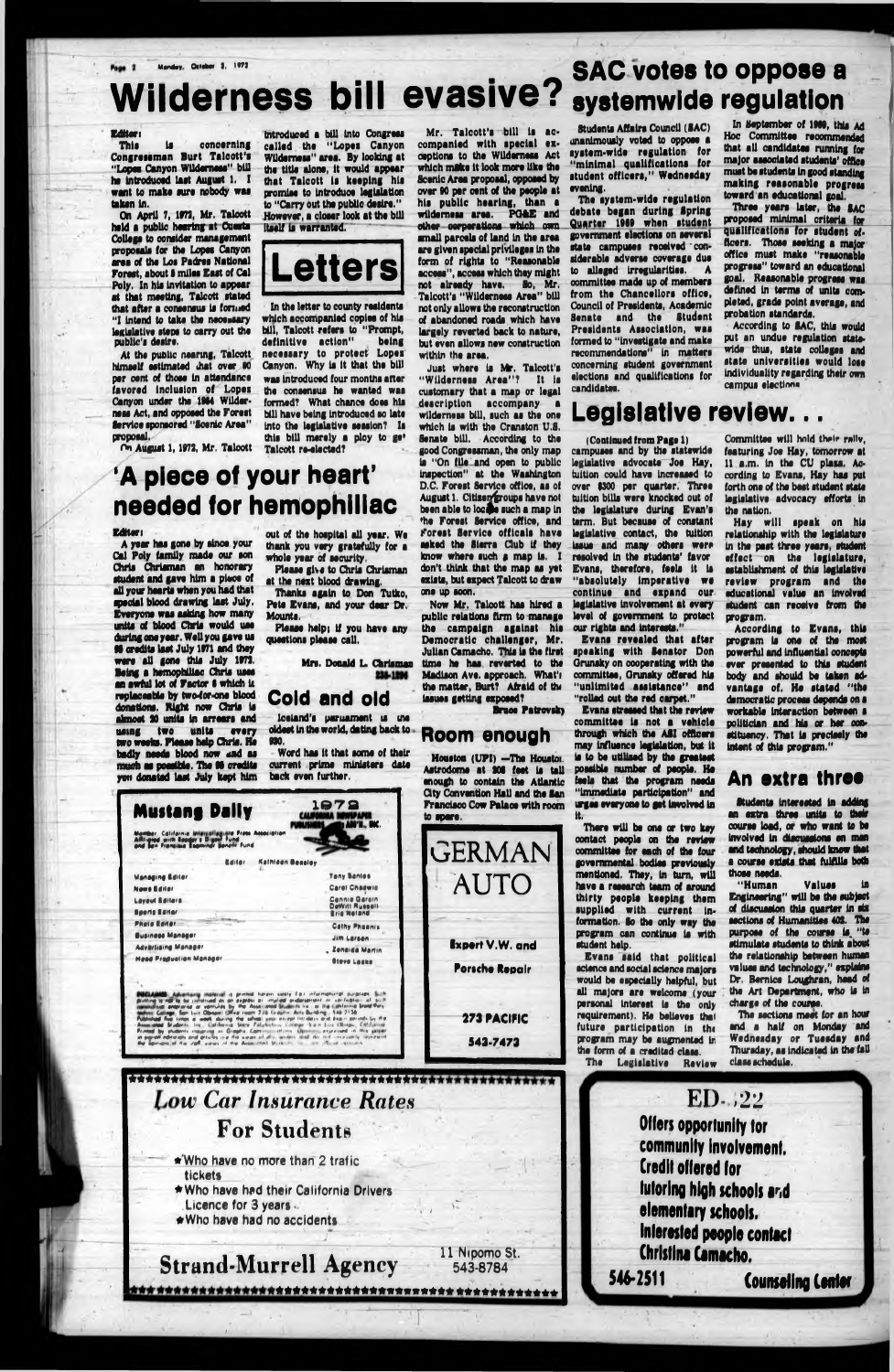# GSU decision awaited... Current music, debates

**(Continued from page l) conclusion was glvan by two** Ataacadero State Hospital em**ployaaa, Dr. Frank J. Vanaaak,** senior psychologist and Dr.<br>Robert M. Schumann, **Hobart M. Schum ann, psychiatrist.**

**Shortly aftar, Kannady took tha stand to testify concarnlng tha channala a group must taka to obtain unlvaralty raoognltlon.** Here the adminsistration oen**tarad attantion upon a ravlalon In tha Intant to Organlaa form which thay contandad waa mada during January and waa not followad by tha OSU In Ita application.**

The AS1 contained that if such **s revision was made In January, It was not mada fully known to tha Activities Office until aftar the OSU had applied and bean accepted by tha ASI, other than I) being on tha board In tha administration building.**

**Kannady aaid that tha ravlalon** came in the form of an admin**miniatratlva bulletin (AB73\*1) In January and waa poated at that** time on the adminstration **bulletin board. An admlnatrativo bulletin la an amendment to the Collage Administrative Manual (CAM) which dictates campus policy.**

**uawson anew area tnat tha article as stated, "These bylaws are Intended to be In harmony with with tha bylaws of tha ASI** and the policies of this college," was acceptable.

### **Chandier Disagrees**

### **Lawson Testifies**

**Carsel called John Lawson, director of tha activities planning center, to tha stand and asked had there bean any obvious defects In tha group's bvlaw« at tha time of their application, would his office have pointed**

**them out, Lawson answered yes and said at tha time there waa nothing wrong with tha OSU'a bylaws,**





**Ha explained that tha confusion aroaa from tha order of time of events. Ha said tha ravlalon cama out at approximately tha same time tha OSU waa applying for recognition and (hat tha Codas and Bylaws Committee had bean In tha act of revising tha club recognition coda long before that.**

"There was no opportunity for **a public hearing on the situation," he added.**

**Robert Hiller, Atascadero** clinical psychologist, testified on **wheher or not a OSU would be advantageous for homosexuals.**

**Carael asked Lawson If tha GSU's Article XI in the bylaws** was compatible and acceptable **with tha university's stated alma of preparing atudanta for oo\* cupation and helping them to —'wtei tn other people.**

"Such organisations fulfill **Identity sense and I believe they serve the ourpose of helping homosexuals communicate with** and regular **heterosexual people," he said. "But the homosexuals I've been Involved with would be** frightened to death.to attend such **meetings."**

A few brief testimonies were given by other witnesses conberning homosexuality and the university before Belasco and Carsel rested their cases.

**Judge Harris set the Nov. 20 deadline for written summations** at the request of Belasco who said he needed the extra time.

**Chandler disagreed, however, once ha took the stand. Ha said that tha goals of tha OSU ware not unlawful as stated In tha bylaws but that there would be the** possibility of a disruptive influence if the university accepted **them.**

**"O ther students, not gay students, have Indicated to me** the possibility of a disruptive **Influence (if tha OFU was accepted,)," ha Mid**

**Chandler's main point was that such recognition "might create**

**sponsoring a pilot tutoring project In San Luis Obispo.**

The pilot tutoring project is a **program to aid first through** twelfth grade students with their learning problems.

**The program is aimed at** educationally handicapped **students, transitional students, snd students who are slow learners.**

Each quarter will focus on a **major ethnic group. The Winter** quaiter will deal with the Blacks and the Spring quarter with t' **.** *1* **tucano heritaae.**

**Volunteers to aid with this** program are needed immediately. An orientation **program will be held on Oct. t, at 7 o.m** *fm'*

### Stuns;.. **Ammunity Services** is planned tutorial program **Anyone uuerosted In children,**

**situation where violation of penal aode could occur."**

**Carsel asked him If he had ever liscuased alternatives to denial if the OSU with any of Its members. Chandler said he had ohatted with Robert Christensen, president of OSU.**

**There is a student in the Sar** Luis Obispo area that needs help **Anyone willing to make a commitment of two to throe hours a week for the school year to help a younger student, may contact Bob Bonds or B ill Davis, prior to the orientation meeting. Bob Bonds and Bill Davis may be reached at the Activities Planning Center, CU 317, or by phone** at 146-2476. For further information contact Greta Beet**stra, the Tutorial Project coordinator alao at 646\*3476.**

**Quess the number\* of Swingline Tot staples In the lar. The jar Is approximately square -3 " x 3" x 4 H ". Look for ihe**

and films to hit campus

**T h is Sunday evening the Special ITihwi\*. Com m it\*\* w ill present "Cottee House — «n** intimate folk-musical en**tertainment show which w ill be held In CU 304 from 7:80 to 10:80 p.m. Admission Is 60 cents and refreshments will be served.**

**The ASI will be holding a Speaker's Forum Oct. 8,13, and 10 In which "Politics '73" will be presented. On Oct. 6 the supervisorial candidates from 8an Luis County will be discussed and on Oct. 13 the State Assembly and** State Senate candidates will be **the topic. "Initiative Night", Which Is on Oct. 19, will concern** the four major initiatives: **Marijuana, Fair Labor, Death Penalty and Coastal Protection.** Speakers will be discussing **Im u ss both pro and con on all four In itiatives, after which at**tendants will be able to ask **question!**

**On Oct. 6 the College Program** Board will present the film, **"Andromeda Strain" at 7 and 10 p.m. and on Oct. 7 the award** winning "The Last of the Ski **Hums ' will he «hnwn «t. 7 and**

**0:30 p.m. Both will be held in the CU and admission trill be 76 cents.**

**A week from Sunday, Oct. I, Bo la Seta, a more than versatile** bosa nova-flamingo guitarist from Brasil, will perform in Chumash Auditorium. Admittance will be \$1 for the per**formance.**

**Asian Heritage Week, Oct. 10- II, will feature a Lion Danoe In** the CU Plasa initially. Asian travel films are scheduled for **Tuesday, Oct. 10, and a movie entitled "The Great Battle tor** China" will be shown. These **events will be followed by a plan rally at 11 a.m.**

### A twerpy lerp

**From our unabashed Book uf Necessary Facts for Human Knowledge comes news that the Australian lerp Is a flying lnaoct about the slse of an ant.**

Student services begin

**teaohing, adventure and** challenges, is urged to attend the **meeting.**



Higuara Street



**clue'ebout "Tot" oapaolty. The "Tot SO\*" le uncondition\* mende ehd ooale only** gested retail price at 81<br>Variety and College Bo<br>with 1,000 stanles a **arlety and college Bookstores •ugtetlonery, ally guaranteed. It ataplee, taoke, nfy** 98S **ii tv end conega with 1,000 etapfee and vinyl** pouch, Swingline Cub Desk and<br>Hand Staplers for \$1,98 each,<br>\_\_Fill is coupon of send posteard, No **land Staplere (or 91 98 eaoh.**

Fill in coupon or send postcard. No<br>prothese required. Entries must be<br>protinaried by Nov. 30, 1972 and re-<br>unived by Dec. 8, 1972. Final declaion<br>by an independent judging organization.<br>In case of tie, a drawing determine